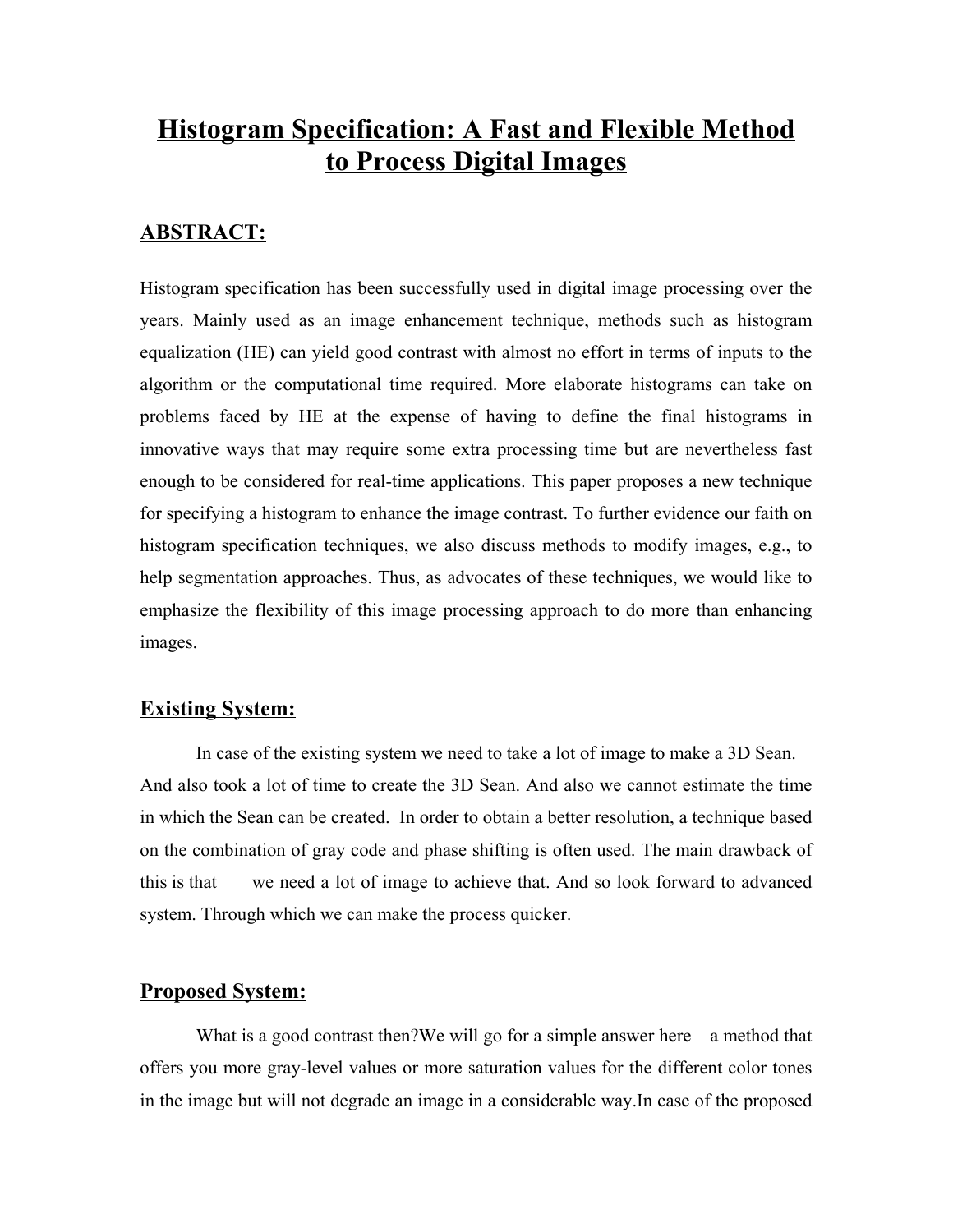system we over come the problem in the existing system. And also we propose a structured pattern in order to manage the image from a computer. We are getting the image in a matrix, converting to grayscale. Using encoded pattern project, we getting the combination of image from the matrix and adding new pixel colors according to the encoded one, with out using any similar images.

## **Hardware Requirements & Software Requirements:**

# **Hardware Requirements**

- SYSTEM : Pentium IV 2.4 GHz
- " HARD DISK : 40 GB
- FLOPPY DRIVE : 1.44 MB
- MONITOR : 15 VGA colour
- MOUSE : Logitech.
- $RAM \t256 MB$
- KEYBOARD : 110 keys enhanced.

## **Software Requirements**

- Operating system :- Windows XP Professional
- Front End :- Microsoft Visual Studio .Net 2005
- Coding Language :-  $C# 2.0$

## **MODULES USED:**

- Semiautomatic Histogram Specification
- · Using Morphological Segmentation
- Using Thresholding
- Using an Entropy Filter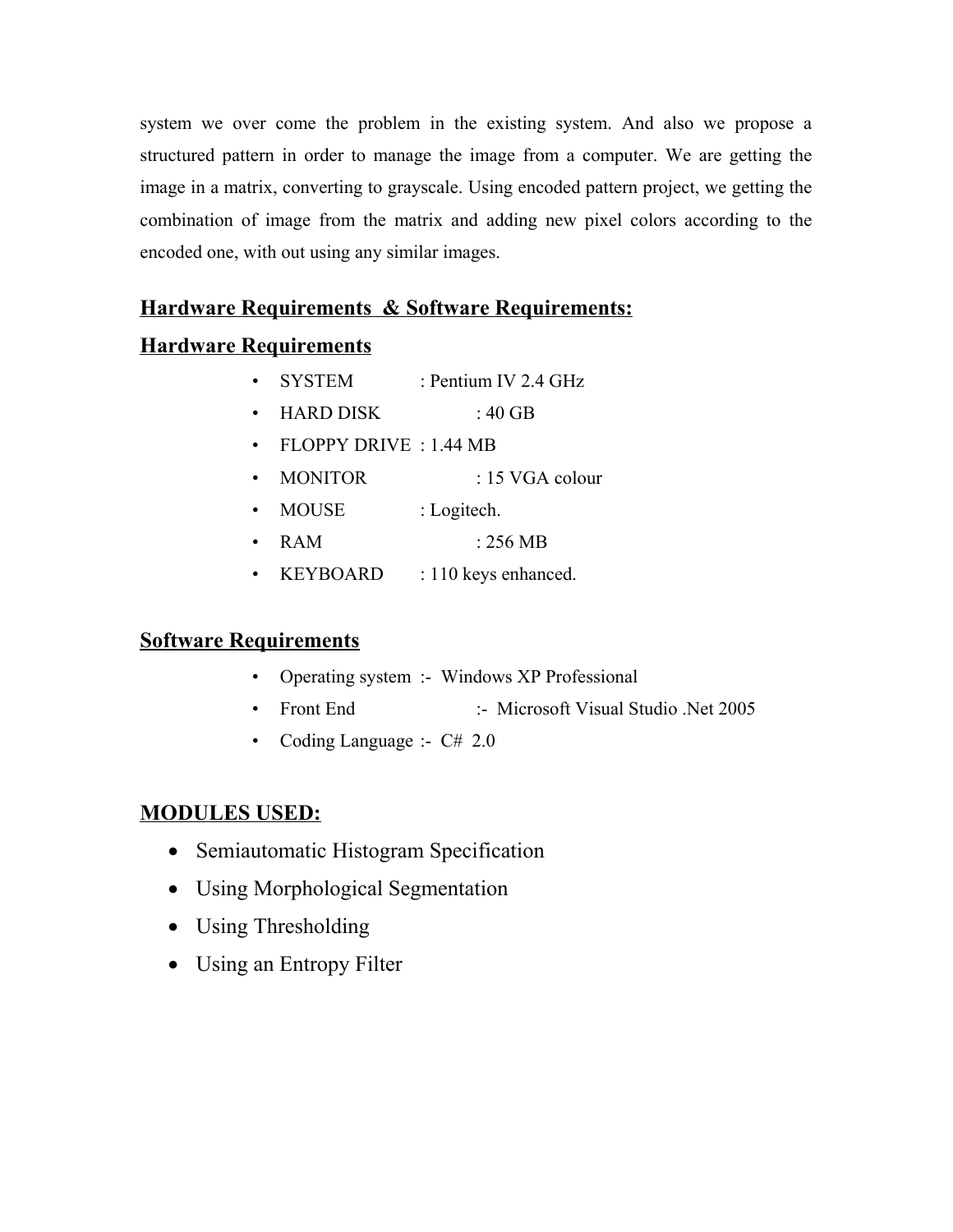### **Semiautomatic Histogram Specification:**

An image histogram is a type of histogram that acts as a graphical representation of the tonal distribution in a digital image. It plots the number of pixels for each tonal value. By looking at the histogram for a specific image a viewer will be able to judge the entire tonal distribution at a glance.

The horizontal axis of the graph represents the tonal variations, while the vertical axis represents the number of pixels in that particular tone. The left side of the horizontal axis represents the black and dark areas, the middle represents medium grey and the right hand side represents light and pure white areas. The vertical axis represents the size of the area that is captured in each one of these zones. Thus, the histogram for a very bright image with few dark areas and/or shadows will have most of its data points on the right side and center of the graph. Conversely, the histogram for a very dark image will have the majority of its data points on the left side and center of the graph.

### **Using Morphological Segmentation:**

Morphological operators often take a binary image and a structuring element as input and combine them using a set operator (intersection, union, inclusion, complement). They process objects in the input image based on characteristics of its shape, which are encoded in the structuring element.

Usually, the structuring element is sized  $3\times3$  and has its origin at the center pixel. It is shifted over the image and at each pixel of the image its elements are compared with the set of the underlying pixels. If the two sets of elements match the condition defined by the set operator (*e.g.* if the set of pixels in the structuring element is a subset of the underlying image pixels), the pixel underneath the origin of the structuring element is set to a pre-defined value (0 or 1 for binary images). A morphological operator is therefore defined by its structuring element and the applied set operator